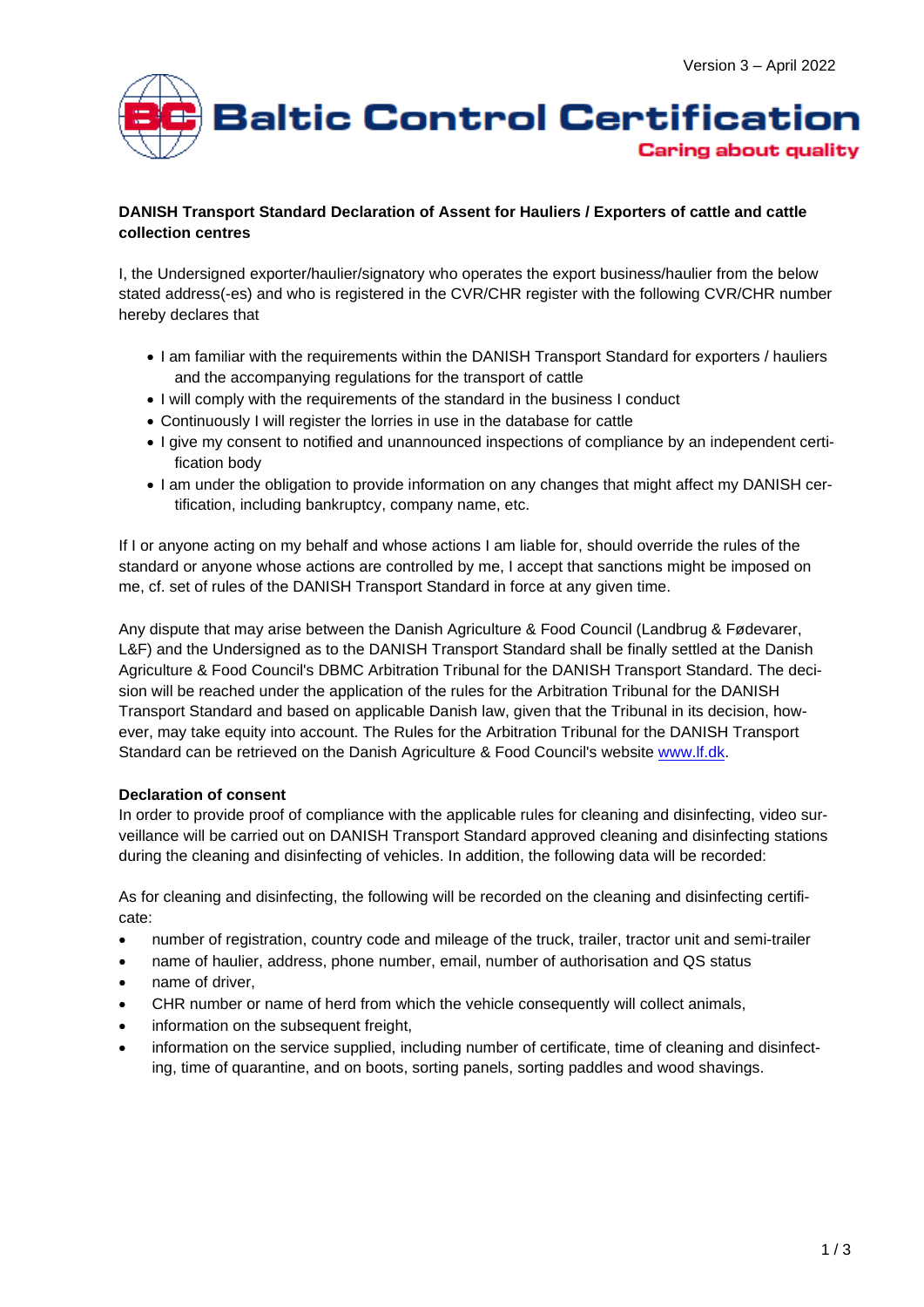

In addition, the following data will be collected:

- photos from the video surveillance of DANISH-approved cleaning and disinfecting stations,
- GPS data transferred by hauliers to the Danish Agriculture & Food Council's web server,
- other information, including the haulier's CVR number and QS number, the date of accession and the name of the exporter.

The Danish Agriculture & Food Council carries the responsibility for the DANISH Transport Standard, hence cleaning and disinfecting and consequently the processing of data.

I hereby give my consent on my behalf and on behalf of the company, now and in the future related to any cleaning and disinfecting I might receive under the DANISH Transport Standard

- to be under video surveillance on DANISH-approved cleaning and disinfecting stations,
- that any video surveillance data and data from the issued certificate, GPS data as well as any other information I have supplied will be stored in the cleaning database of the Danish Agriculture & Food Council,
- that data will be used under control of the DANISH Transport Standard,
- that data in this connection will be linked with data from public databases, including the CHR register and the database for cattle and that this linked data may be disclosed relating to case examination
- that data from the issued certificate may be published, e.g. on [www.tjekvogn.dk,](http://www.tjekvogn.dk/)

The Danish Agriculture & Food Council is responsible for this data, which is stored in a central database on vaskecert.dk. Information on The Danish Agriculture & Food Council policy on personal data, including information on the type of data registered, the correction of data, the storage duration of data, the withdrawal of consent etc. can be retrieved on [dts.svineproduktion.dk/#privatdatapolitik.](file:///C:/Users/Barbara/Downloads/dts.svineproduktion.dk/%23persondatapolitik)

| Name of company           | CVR number and if available, CHR number |
|---------------------------|-----------------------------------------|
|                           |                                         |
| Address                   | Contact name                            |
|                           |                                         |
|                           |                                         |
| Telephone number          | Email of contact person                 |
|                           |                                         |
| Email                     | QS ID                                   |
|                           |                                         |
| The company registers as: | Date and signature                      |
|                           |                                         |
| Haulier                   |                                         |
| Exporter                  |                                         |

The declaration of assent is filled in and sent to both: [transport@lf.dk](mailto:transport@lf.dk) and [cert@balticcontrol.com.](mailto:cert@balticcontrol.com) If you want a DANISH certification for a cattle collection centre, please read and sign this appendix.